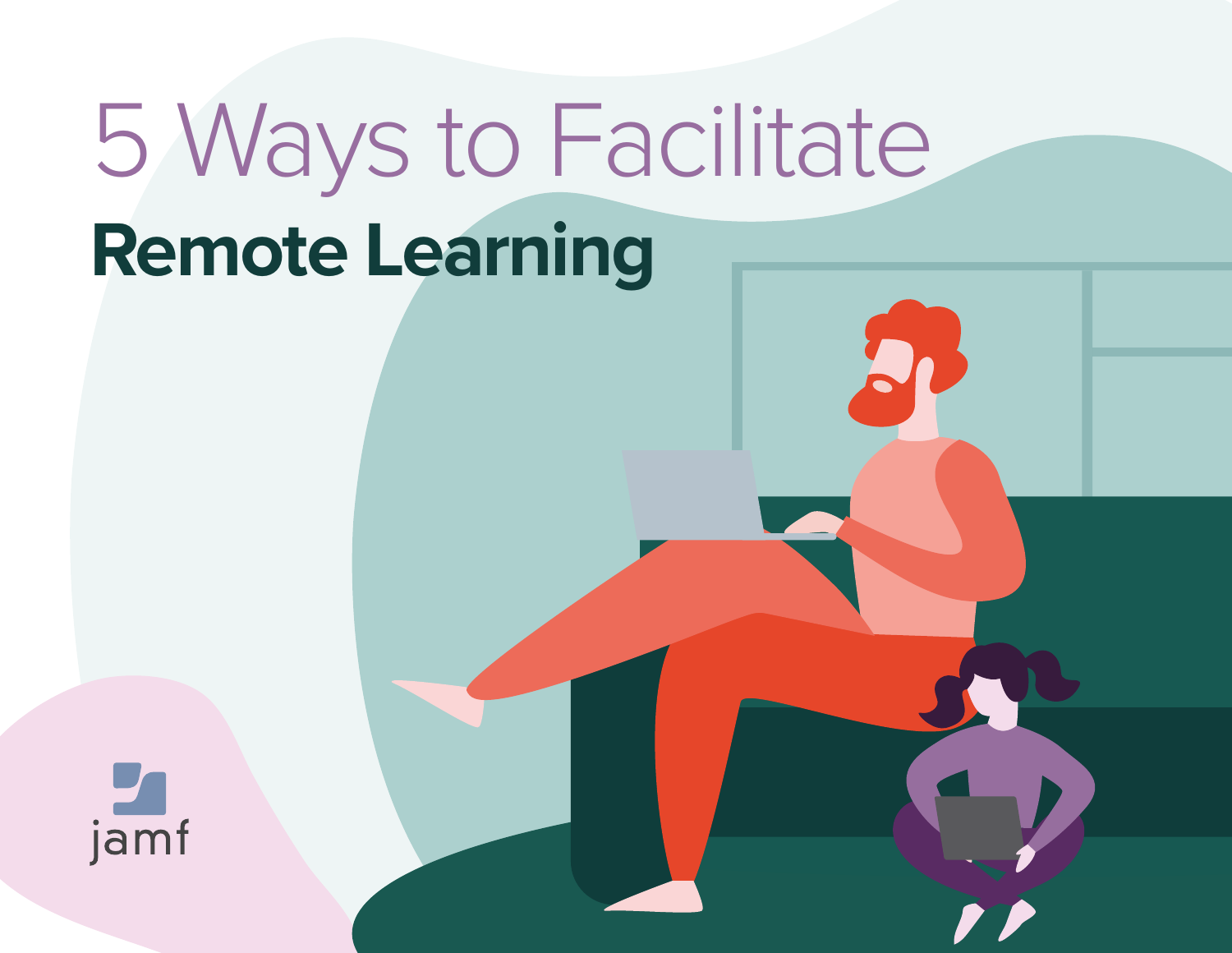### Teach and learn from anywhere.

In today's education environment, technology and learning go hand in hand. iPad, Mac and Apple TV have transformed the classroom from a static environment of a teacher standing in front of sitting students, to spontaneous collaboration and personalized learning.

**And with digital technology, learning is no longer confined to the classroom or traditional classroom hours.**

In the wake of a health crisis — and to best keep students and educators safe — schools are re-evaluating their teaching practices and learning environments to accommodate an at-home, remote learning experience.

The ability to make this fully functional and efficient falls on IT and educators. But, with the right tools in place, remote learning can be as simple and intuitive as in-person.

In our e-book, we identify five ways you can best serve students and teachers when you move learning online. We cover how to:

#### Set expectations for students and teachers **1**

- Facilitate engaging discussions daily **2**
- Promote peer-to-peer interaction **3**
- Offer active learning through projects and breakout groups **4**
- Leverage apps and games **5**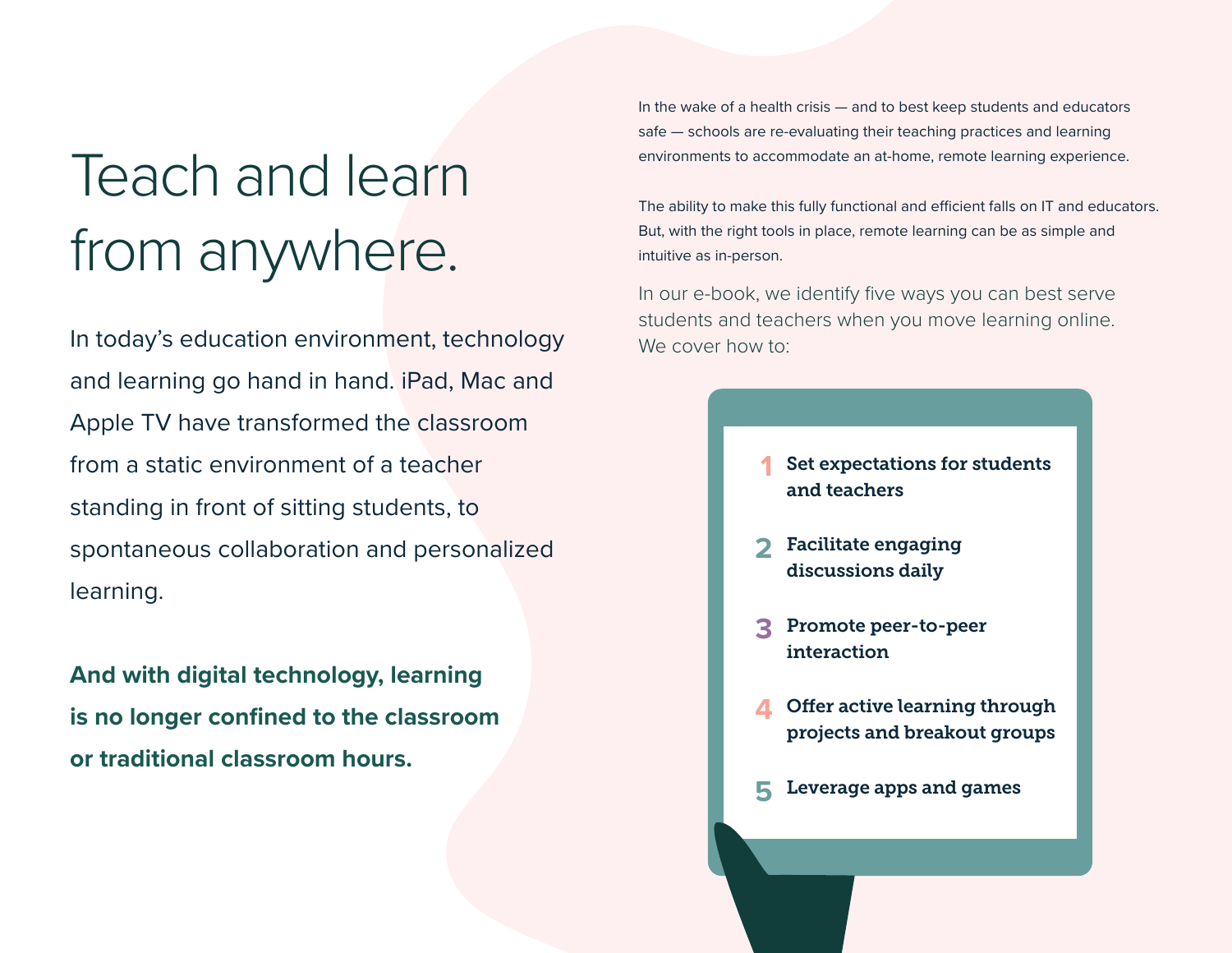1. Set expectations for students and teachers

Moving the classroom to home isn't an excuse for a student's studies to suffer or for a teacher to not be able to present a lesson plan. Instead, it's an opportunity to offer the same in-class experience to a remote audience.

To accomplish, IT needs to set expectations with teachers, students and parents that it is education as usual. Participation is still required, assignments still turned in and tests still taken.

Once expectations are communicated, the next step is to share how education will continue and what tools are available.

For starters, schools with digital technology are likely leveraging a device management solution. And those with Apple hardware are likely leveraging Jamf.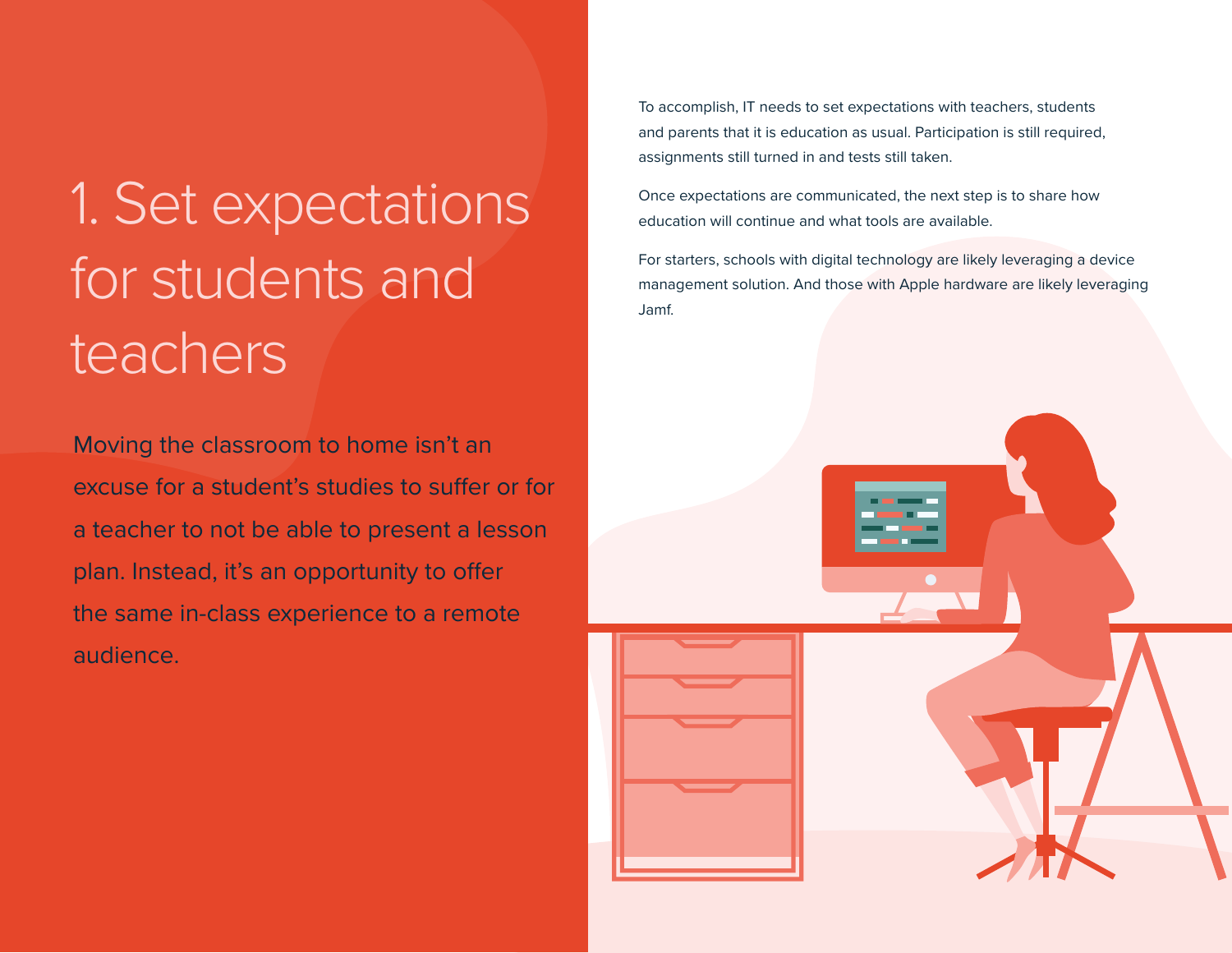#### 1. Set expectations for students and teachers

#### **Education tools for all**

**[Jamf School](https://www.jamf.com/products/jamf-school/)** is accessible management for IT, teachers and parents. Similar to how devices are managed in the classroom, IT can:

- Keep track of managed devices, users and apps so they can take immediate action on any issues that arise
- Manage individual or entire classroom/ grade devices to simply deploy required apps, content or restrictions
- Institute location support to empower students and teachers with the right device access at only the right times

Jamf School management also pairs with the Jamf Teacher, Jamf Parent and Jamf Student apps.

**Jamf Teacher** — gives teachers the tools to manage their class and keep students focused on their education — regardless of where they are learning. This includes restricting websites, apps and the camera, plus locking all student devices at once.

**Jamf Student** — gives students restricted permissions over their own device, allowing them to focus on their education and eliminate distractions.

**Jamf Parent** — gives parents the ability to limit apps and device functionality on their student's device; again, eliminating potential distractions from learning.

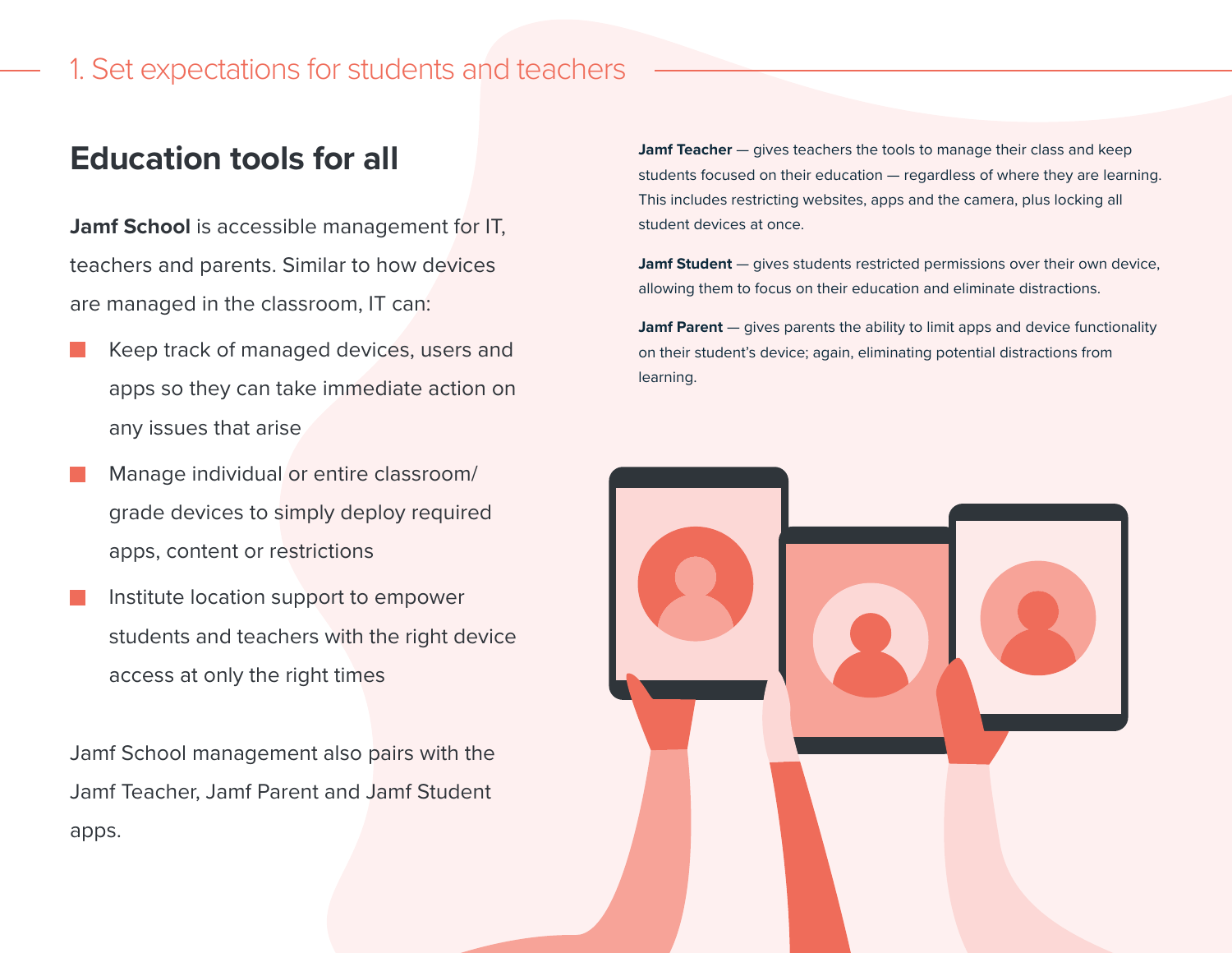#### 1. Set expectations for students and teachers

### **Advanced education technology management**

For more robust device management, **[Jamf Pro](https://www.jamf.com/products/jamf-pro/)** — the standard for Apple management — is purpose-built for career IT professionals. With Jamf Pro, IT can:

- Deploy Apple devices with zero IT interaction
- Gather and manage deep inventory data across the entire education environment
- Tailor device behavior through restrictions, app whitelisting and more
- Leverage Smart Groups to automatically manage devices in real time
- Empower users with Self Service, a curated catalog of apps and educational resources

It's also imperative that students have the resources they need to keep learning going. With **[Jamf Connect](https://www.jamf.com/products/jamf-connect/)** and cloud-identity providers such as Google Cloud and Microsoft Azure Active Directory, school IT administrators are able to provision students' Macs so they have access to the apps they need, ensuring a seamless and uninterrupted learning experience for students at home.

Additionally, because Jamf Connect requires a cloud-identity username and password, IT administrators are able to monitor what Mac is being accessed, from where and by whom. This is a powerful security measure to keep devices and the student information on those devices secure, no matter where students are learning from.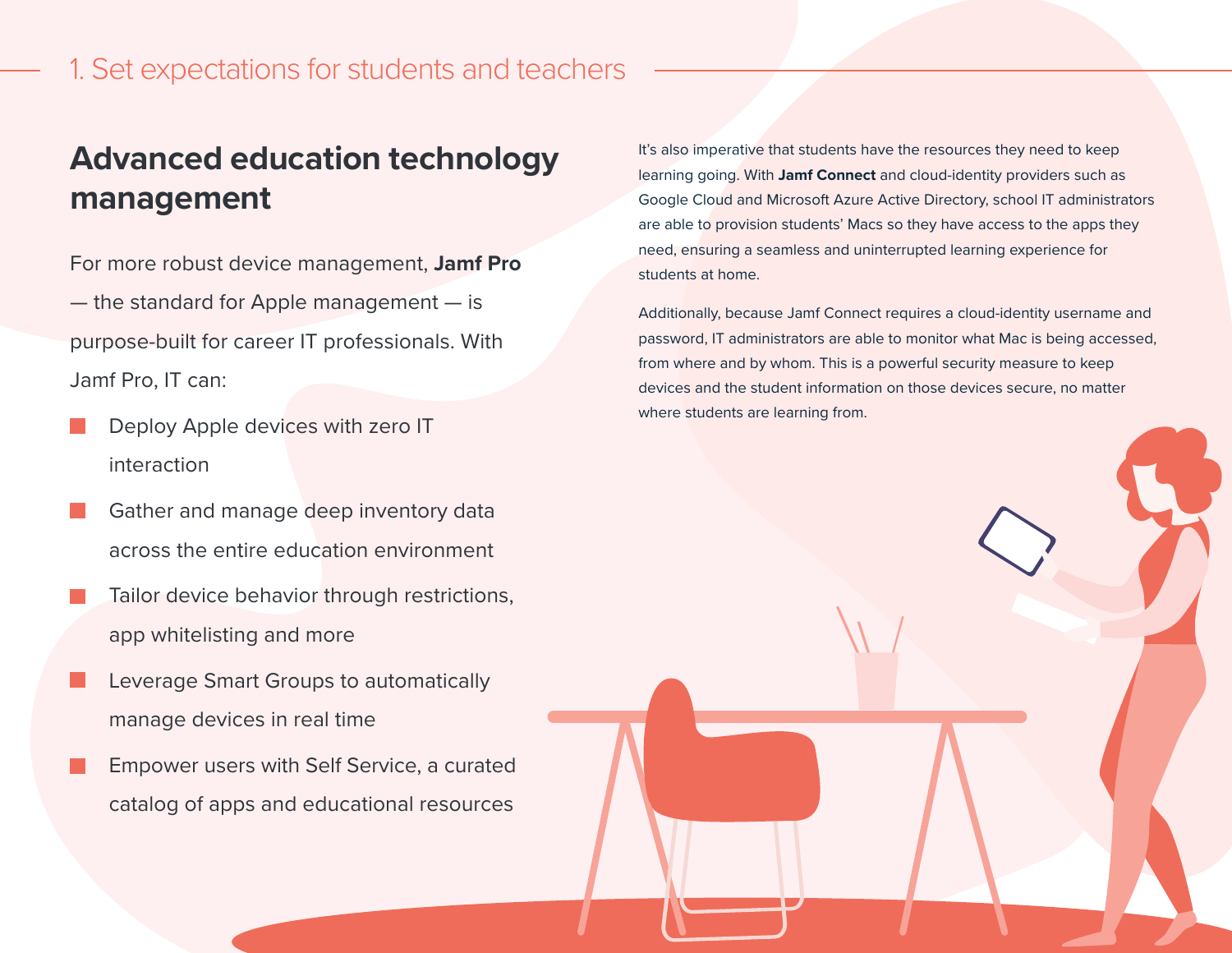### 2. Facilitate engaging discussions daily

Just because the teacher and students are not in the same location, that doesn't mean their lines of communication are no longer open.

A virtual environment mandates even better and more personal communication between teachers and students. Increased communication keeps everyone engaged and connected and encourages better learning and more quality connections.

Jamf School facilitates classroom management so teachers can quickly identify which students may need help and require attention. This is done by pairing Jamf School with Apple's Classroom app to allow teachers to view where a student is in their iPad lesson.

By using Chat functionality within Jamf School, the teacher and student can then communicate and facilitate learning on more of a personal level — all without calling attention to the student or requiring them to be in the same physical space. And this is all done through the Jamf Student app, which facilitates secure, two-way communication.

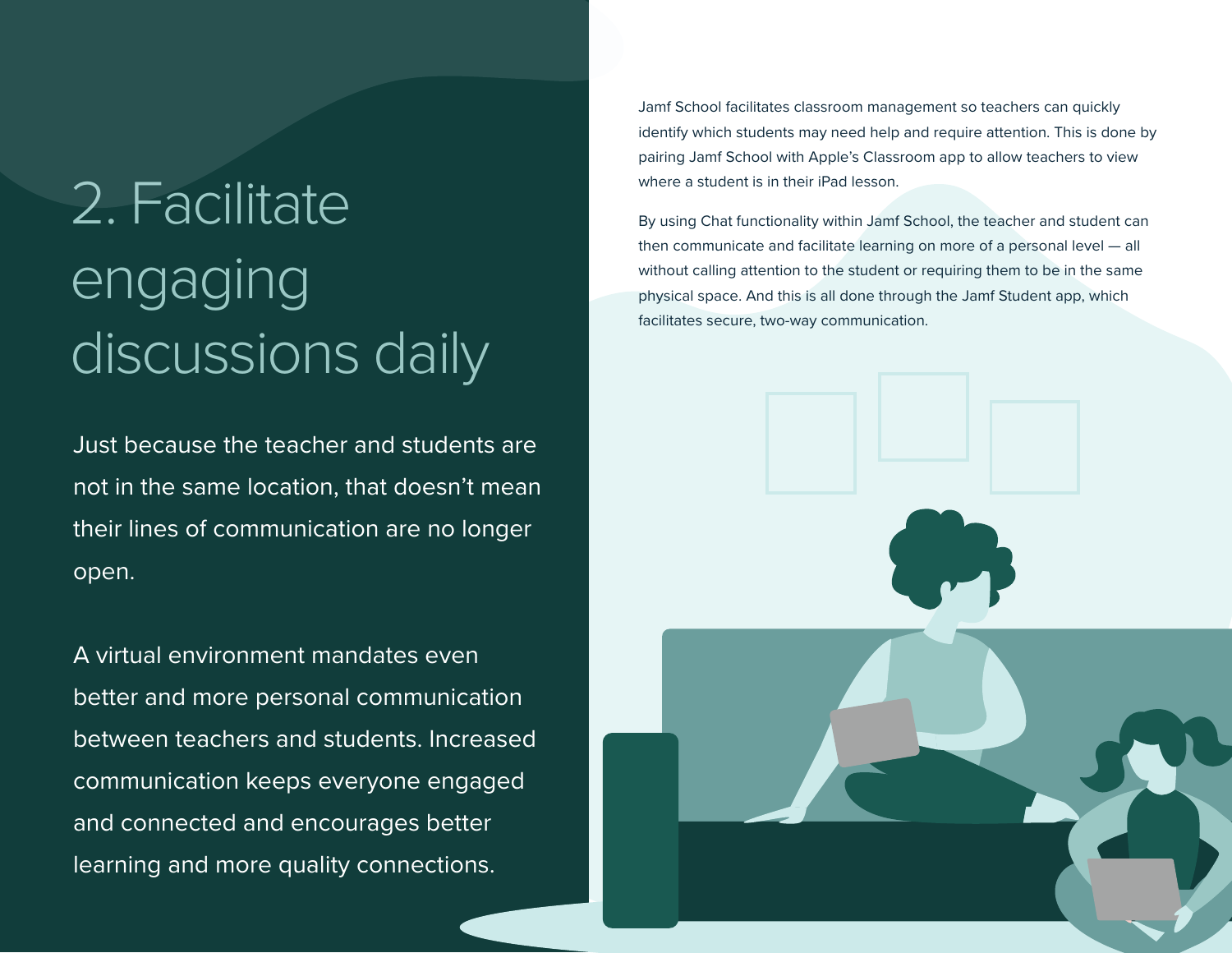#### 2. Facilitate engaging discussions daily

#### **See, hear and engage**

With Jamf Pro, you can seamlessly deploy a communication app to your entire institution. Imagine enabling your entire school with a video conferencing app like WebEx. Teachers can easily host video-empowered class sessions while taking questions from students in real time. Better yet, students feel engaged and enjoy a true face-to-face learning experience from the comfort of their home.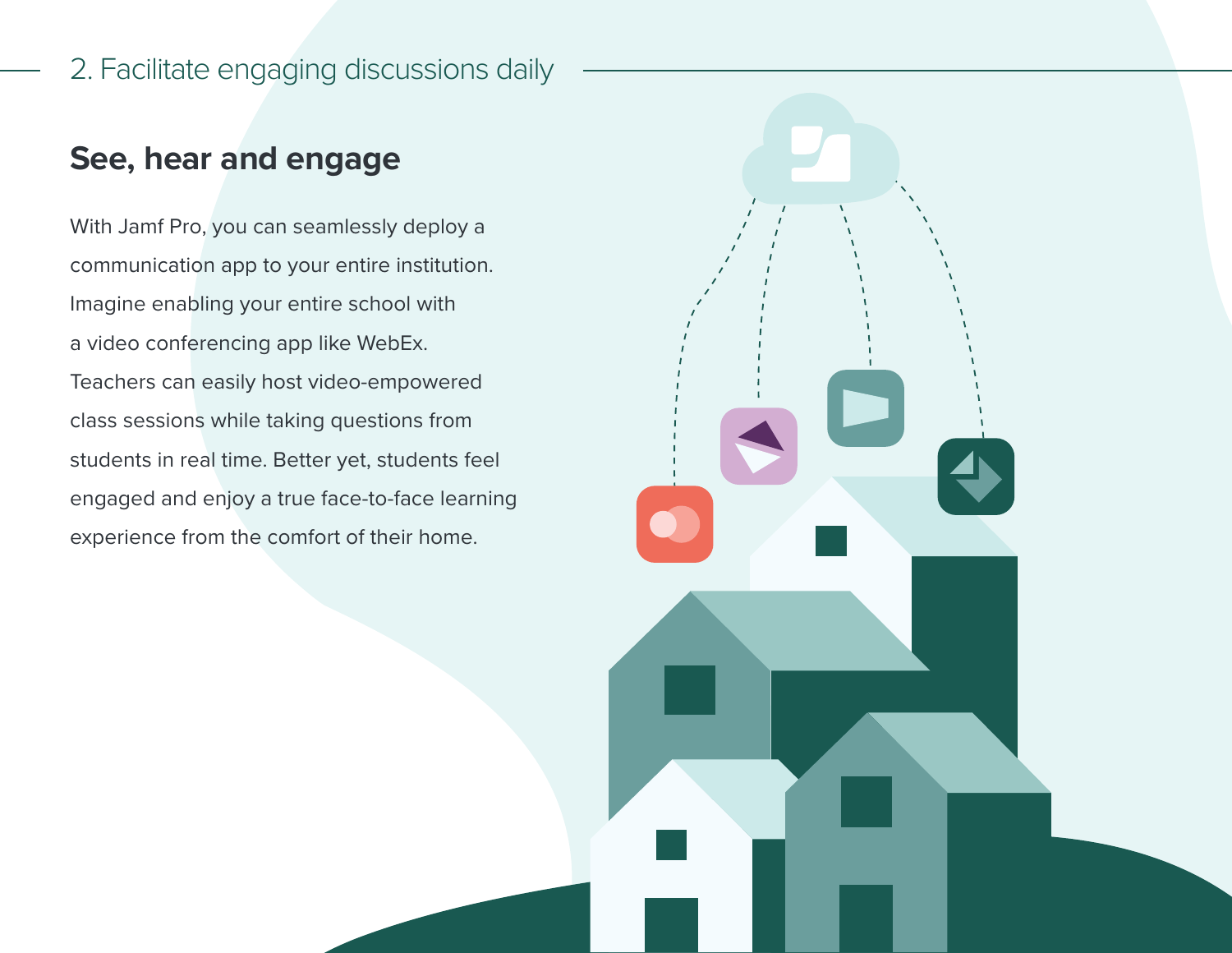### 3. Promote peer-topeer interaction

In a similar manner as to how teachers and students interact, students can work on group projects using the Classes and Lessons function within Jamf School. Teachers can create ad hoc classes with select students and assign projects to only those students.

Again, using the Chat functionality, teachers can stay in touch with students and groups of students actively. Students can communicate with the teacher and the teacher is able to assign group projects and activities using the Classes and Lessons feature to create assignments among multiple students. Students can then leverage third-party apps vetted by the teacher to empower students to collaborate outside of Jamf School on the assigned project.

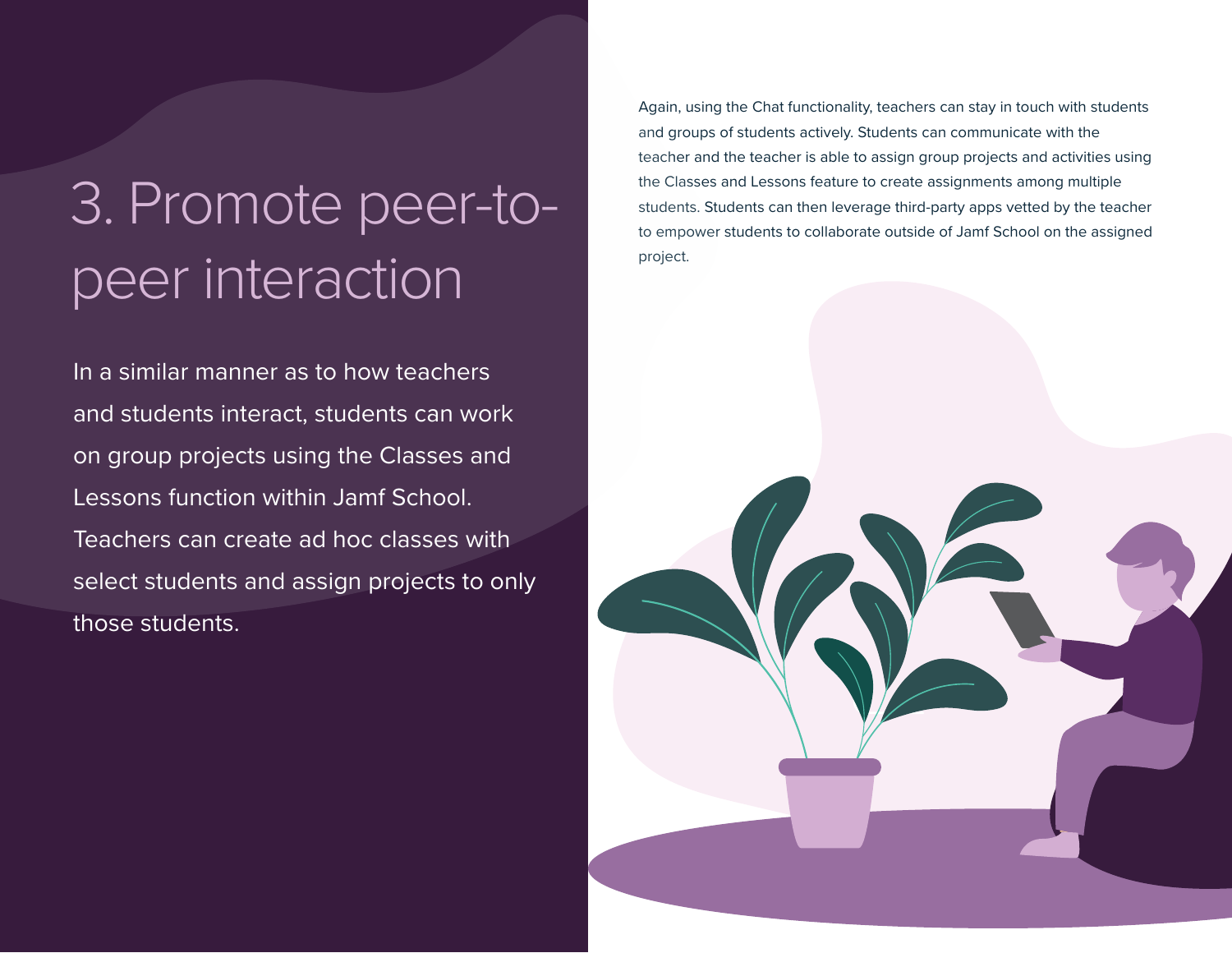#### 3. Promote peer-to-peer interaction

#### **Educational resources await**

Schools with Managed Apple IDs can choose to allow students to use them for iMessage or Group Facetime which is a phenomenal way to collaborate in real time. Other companies such as Zoom and Discord make their services free or discounted for education purposes.

Managed Apple IDs are a special type of Apple ID for students that empower IT to create the Apple ID on their behalf and dynamically update the student's information. Managed Apple IDs are created in the Apple School Manager portal and can sync with Classroom data, as well as a school's Student Information System (SIS).

Teachers can also request apps within Jamf Teacher and make them available to students. Once an IT administrator approves the app request from the teacher, the students can use as many apps as the teacher allows for productivity within the group.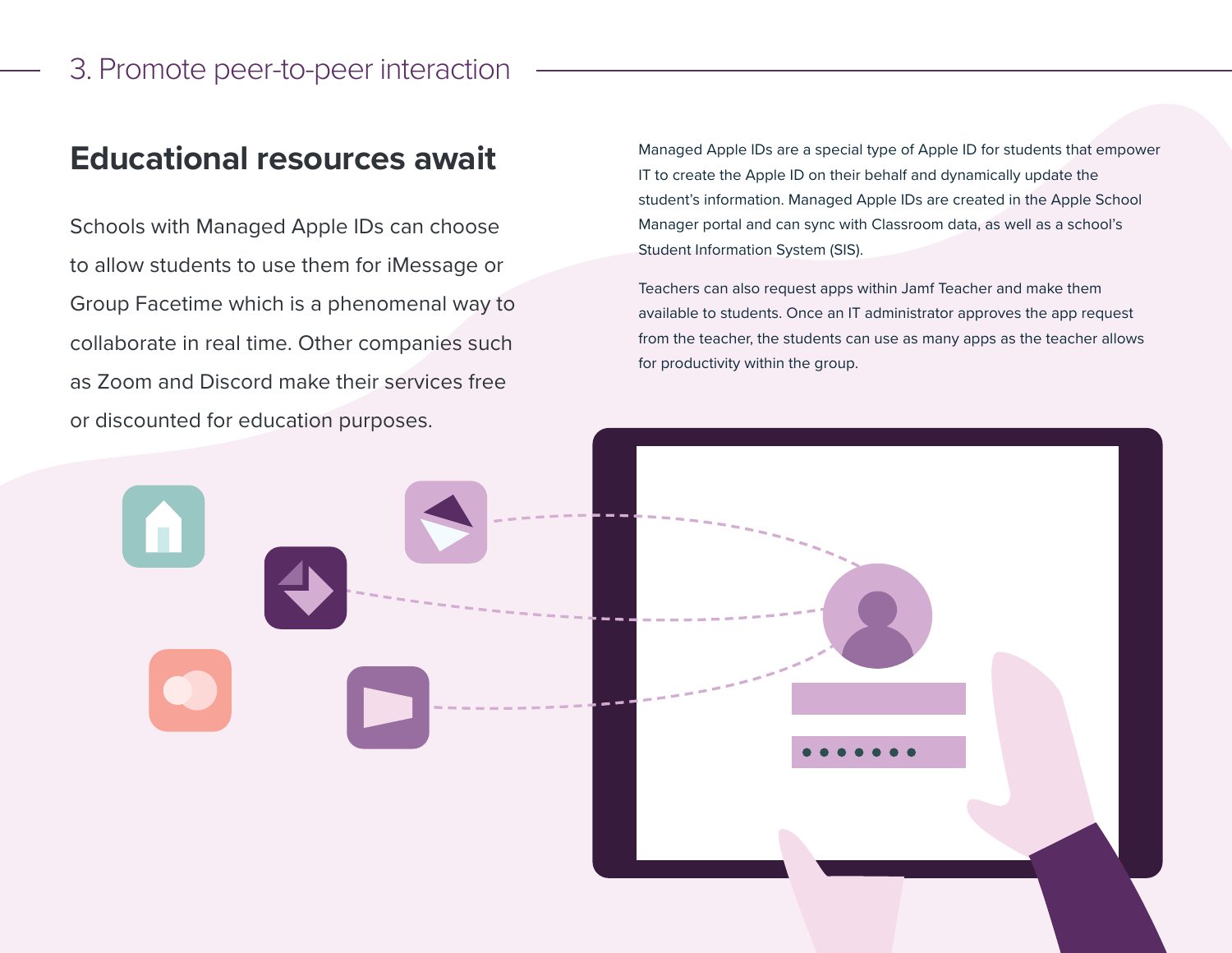## 4. Offer active learning through projects and breakout groups

When students are working in a home environment, that doesn't mean learning has to become stagnant or that learning must be done independently. Encourage students to work on tasks that require coordination and communication between their peers.

Pair students up or allow them to self-pair and leverage their iPad as a gateway to collaboration and learning. Leverage the Jamf Teacher app to create lesson profiles and designate to the entire class or segments. Teachers can even prevent the viewing of other apps to reduce any distraction.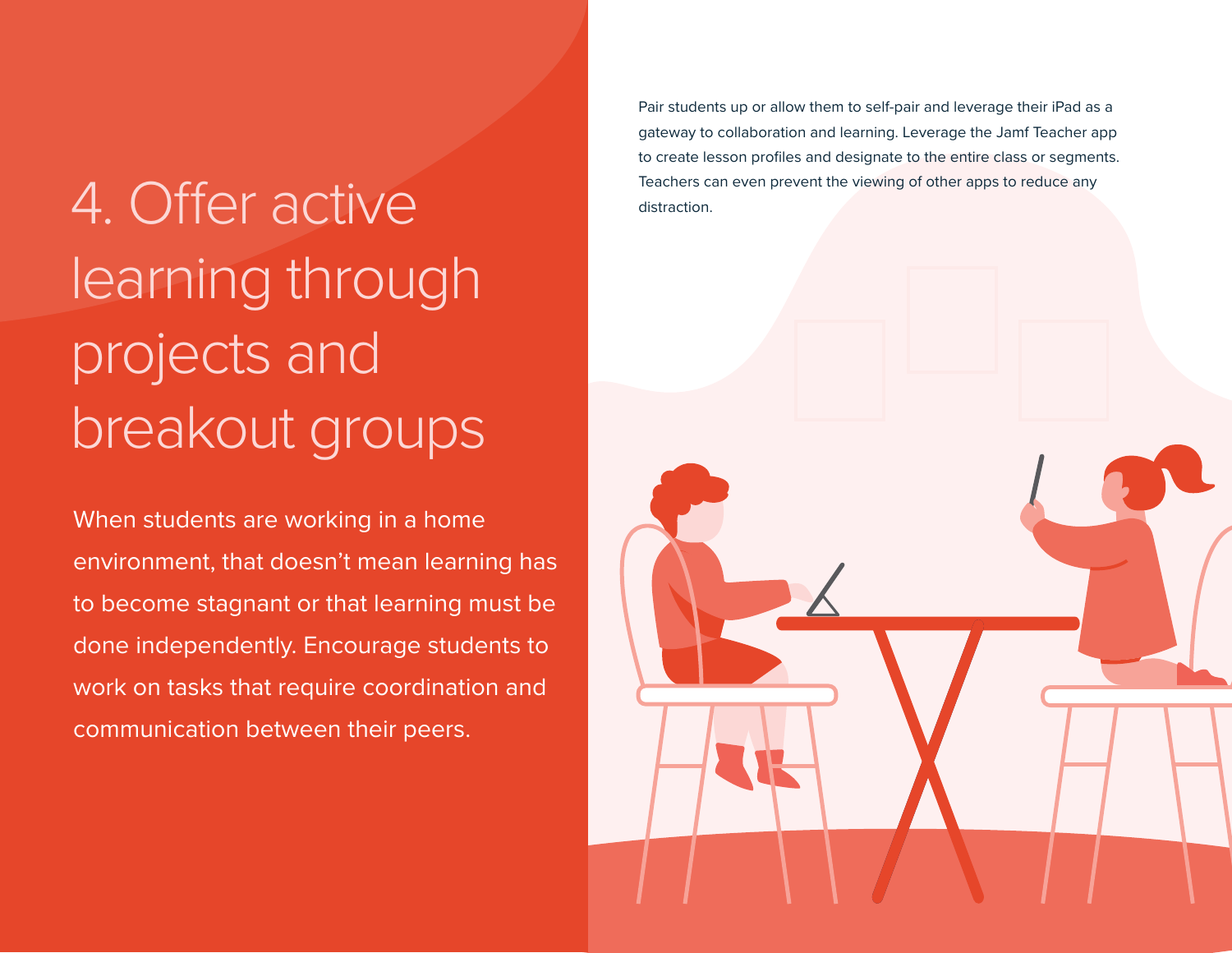#### 4. Offer active learning through projects and breakout groups

### **Give students what they need, now**

With Jamf Pro, you can let our patented Smart Groups do the heavy lifting. Quickly define a group of students and let Smart Groups deploy pre-selected apps — like communication tools — right to their devices.

If the same assignment is given to a group of students, they can coordinate on parts of the assignment using the apps the teacher allows. By utilizing collaboration tools such as Apple iWork, Google Docs/Sheets and Explain Everything — which brings a digital collaborative whiteboard to the entire (virtual) classroom — students stay engaged and are able to feel a part of the group in their individual learning environment.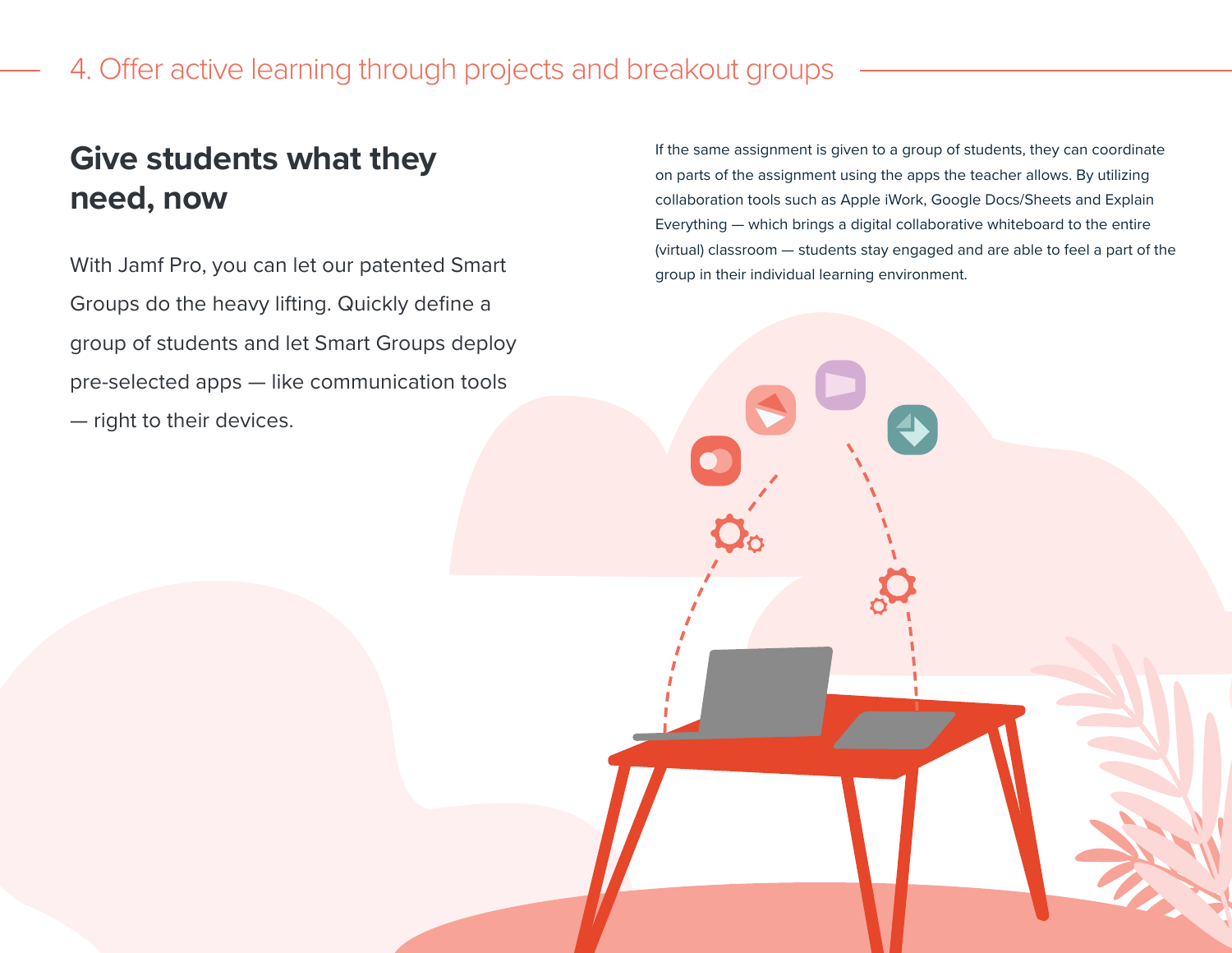### S. Leverage apps Service for on-demand access - eliminating the need for any IT interaction. and games

Not all apps and games need to be prohibited for student use and blocked by Jamf School (which can be done). In fact, thousands should be encouraged. If a teacher identifies an app or game that would enhance the learning experience, they can simply leverage the Jamf Teacher app and request the app from IT to seamlessly begin the process.

IT can then deploy the apps to all applicable devices or place the app in Self Service where students and teachers can download at a time that is convenient to them. Other resources and content can also be placed in Self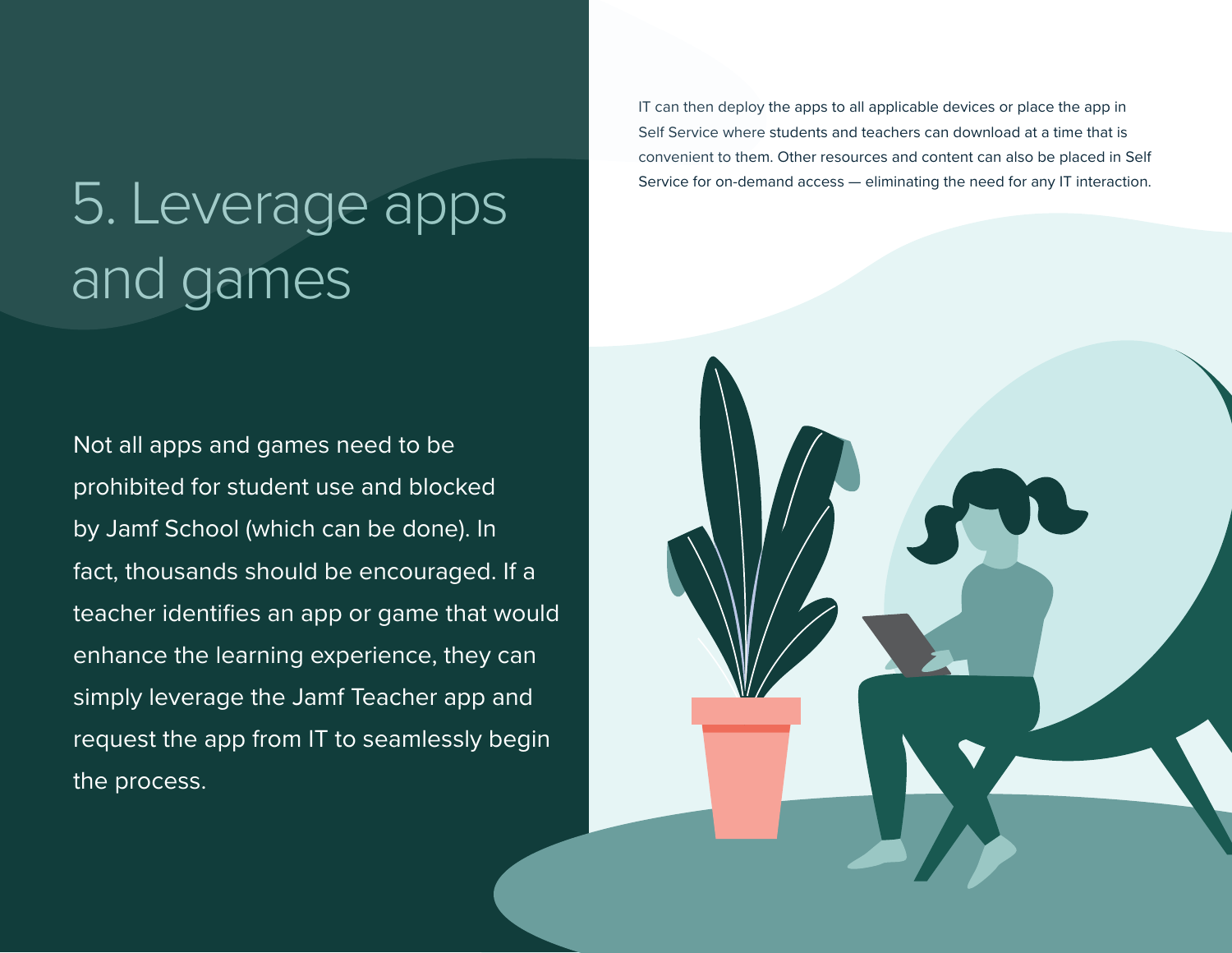#### 5. Leverage apps and games

#### **App delivery your way**

For multi-site app management, Jamf Pro has the industry's most robust app procurement and deployment platform. Whether you'd like to give your staff a faster path to leveraging new apps in the classroom — through App Request — or are looking for a better way to give certain apps to certain people, Jamf Pro has you covered.

For parent peace of mind, the Jamf Parent app allows them to restrict apps, games and social media to certain times during the day.

PUBLIC SERVICE ANNOUNCEMENT: While there are many apps and resources available, it's important to consider the privacy policy and data collection practices of these apps and services. First and foremost, leverage mobile versions of services that your district has already approved. From there, look at reputable services and tools that support student privacy, as many of Apple's education apps have.